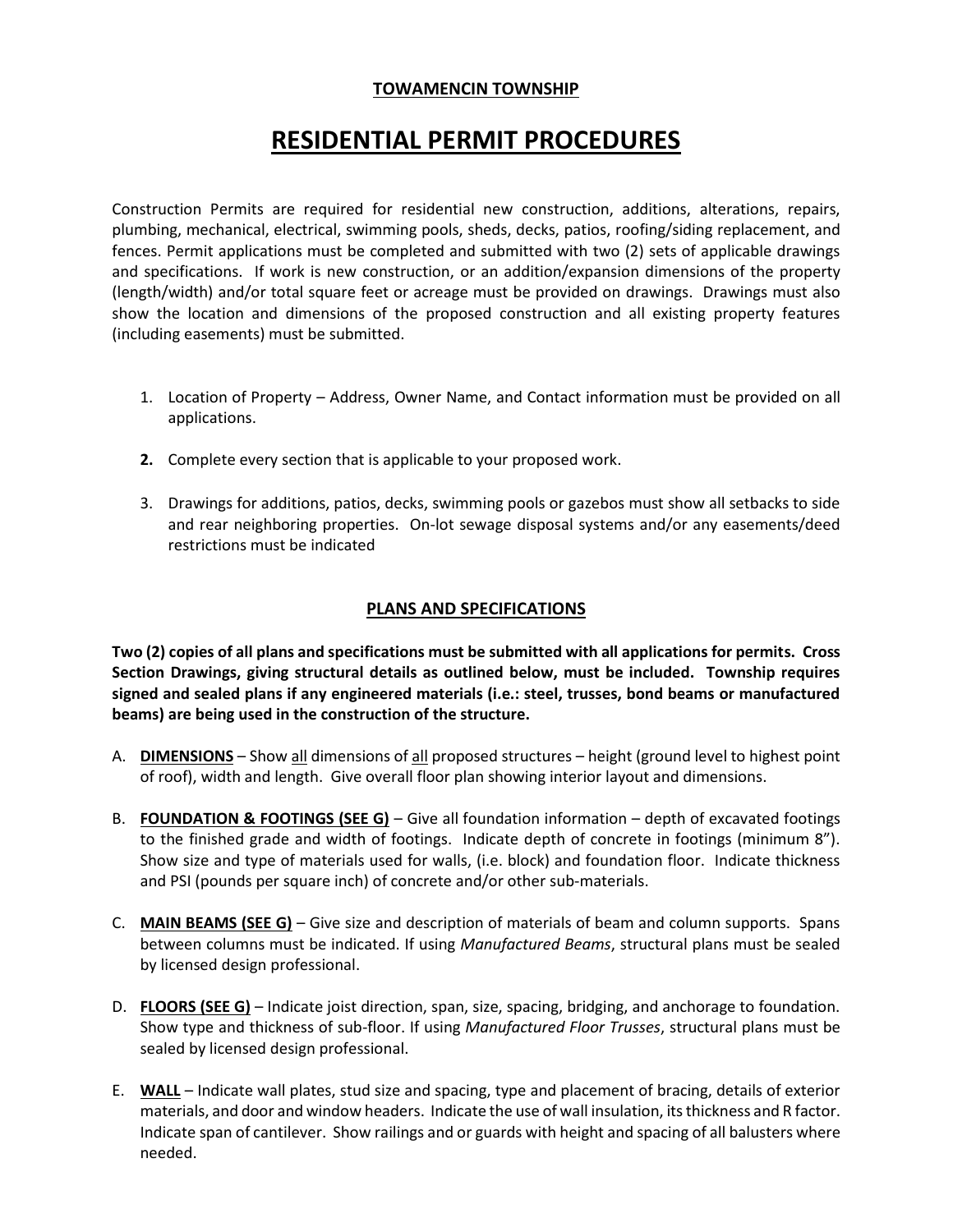- F. **CEILING & ROOF FRAMING (SEE G)** Indicate size, spacing, direction, and span of joists. Roof rafters must show pitch, size, span, and spacing. Indicate spacing of collar ties. Show type, thickness and R factor of ceiling insulation. Roof sheathing and type of roof materials to cover it should be shown. Indicate attic ventilation. If using *Manufactured Roof Trusses,* structural plans must be sealed by licensed design professional.
- G. **ATTACHING TO EXISTING STRUCTURE** Indicate method of attachment of items B through F above of the proposed structure to the existing structure, if applicable.
- H. **INTERIOR** Indicate type and thickness of materials to be used on interior walls and ceilings.

**NOTE FOR POOLS** – Temporary fencing (such as snow fencing) must be provided around excavation during construction. Details of permanent pool fencing showing compliance with Township Codes must be shown on plot plan. **Permanent fencing must be in place before pool is filled.**

### **ADDITIONAL INFORMATION**

**FEES** – Permit fees must be submitted with the permit application.

**REVIEW** – The application will be reviewed by the Code Enforcement and Zoning Departments for compliance with all Township codes and ordinances.

**PERMIT GRANTED** – **Work may not start until a permit has been approved and granted.** The permit cards are to be displayed so as to be visible from the street.

**PLUMBING, ELECTRICAL AND HVAC** – All plumbing, electrical, heating and air conditioning contractors and/or their personnel must **provide a Certificate of Insurance verifying Worker's Compensation coverage, and State Home Improvement PA License Number.** In addition, each contractor must obtain the appropriate permits for the work to be done

**INSPECTIONS** – **Call the Township office (215-368-7602) at least 24 hours in advance to schedule** each inspection. Responsibility for notification for inspections at the various stages of construction lies with the applicant and/or contractor. If the appropriate inspections are not requested, uninspected work will not be granted final approval.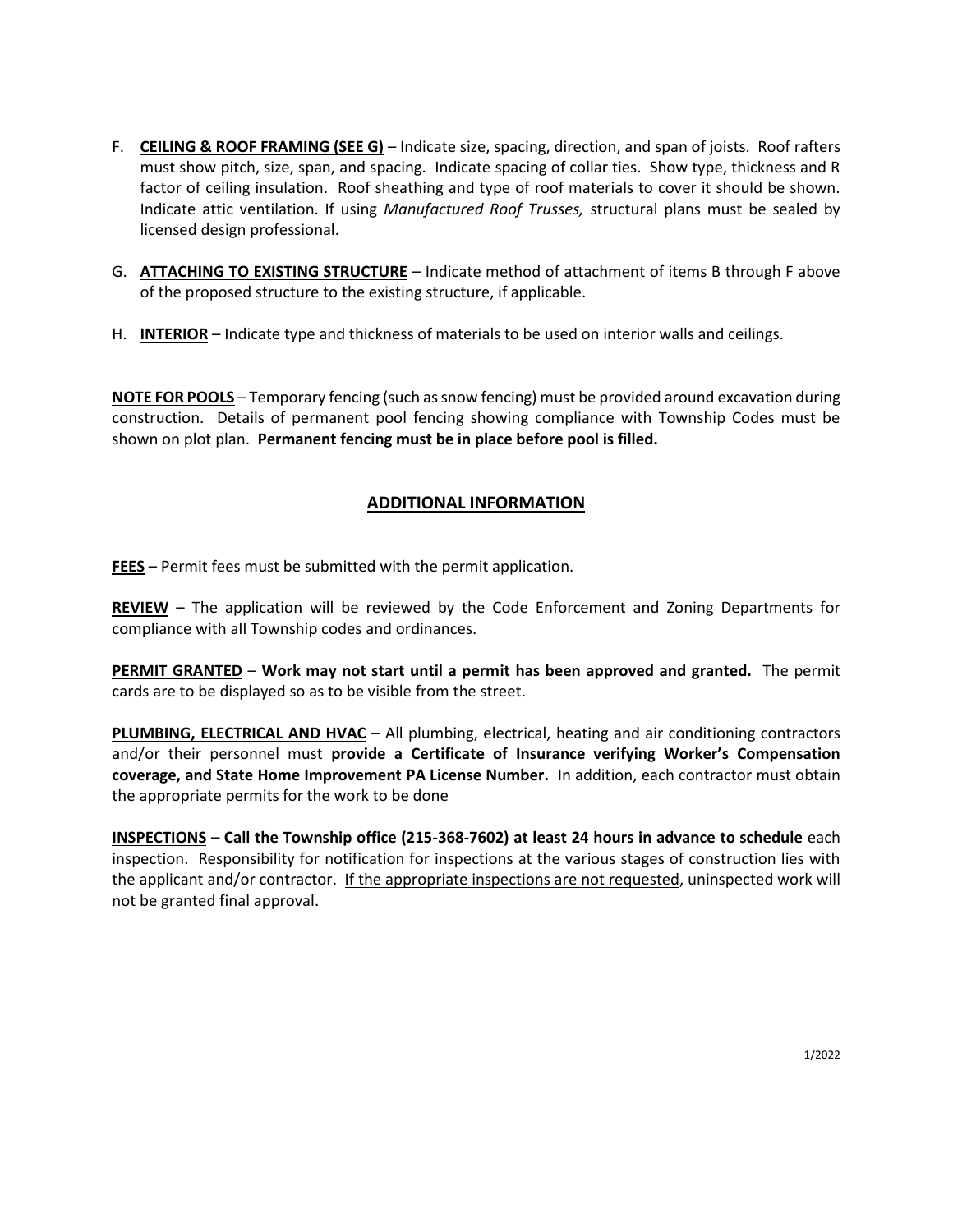

A Community of Tradition and Vision

1090 Troxel Road Permit # Lansdale, PA 19446 Phone: 215-368-7602 [permits@towamencin.org](mailto:permits@towamencin.org) (questions only)

# **CONSOLIDATED RESIDENTIAL PERMIT APPLICATION**

Construction Permits are required for residential new construction, additions, alterations, repairs, plumbing, mechanical, electrical, swimming pools, sheds, decks, patios, roofing/siding replacement, and fences. Permit applications must be completed and submitted with two (2) sets of applicable drawings and specifications. If work is new construction, or exterior to the existing structure, two (2) plot plans showing the location and dimensions of the proposed construction and all existing property features (including easements) must be submitted.

*Please include a copy of any prior approvals if applicable (i.e., variance, grading permit)*

| <b>HOME PHONE:</b>    | <u> 1989 - Johann Stein, Amerikaansk politiker (* 1958)</u>                                                           |  |
|-----------------------|-----------------------------------------------------------------------------------------------------------------------|--|
| <b>MOBILE PHONE:</b>  | <u> 1989 - Johann John Stone, markin film yn y system yn y system yn y system yn y system yn y system yn y system</u> |  |
| <b>EMAIL ADDRESS:</b> | <u> 1989 - John Stein, mars and der Stein and der Stein and der Stein and der Stein and der Stein and der Stein a</u> |  |
|                       | PLEASE PROVIDE A DETAILED DESCRIPTION OF THE PROPOSED WORK BELOW:                                                     |  |

FOR ADDITIONS, DECKS, DRIVEWAYS, FENCES, SHEDS, SIGNS, SOLAR, PATIO OR RETAINING WALLS STOP HERE, COMPLETE THE ZONING SECTION ON PAGE 2 AND ATTACH TWO (2) PLOT PLANS, AND PROVIDE AUTHORIZED SIGNATURE ON PAGE 4. ADDITIONAL DOCUMENTATION MAY BE REQUIRED.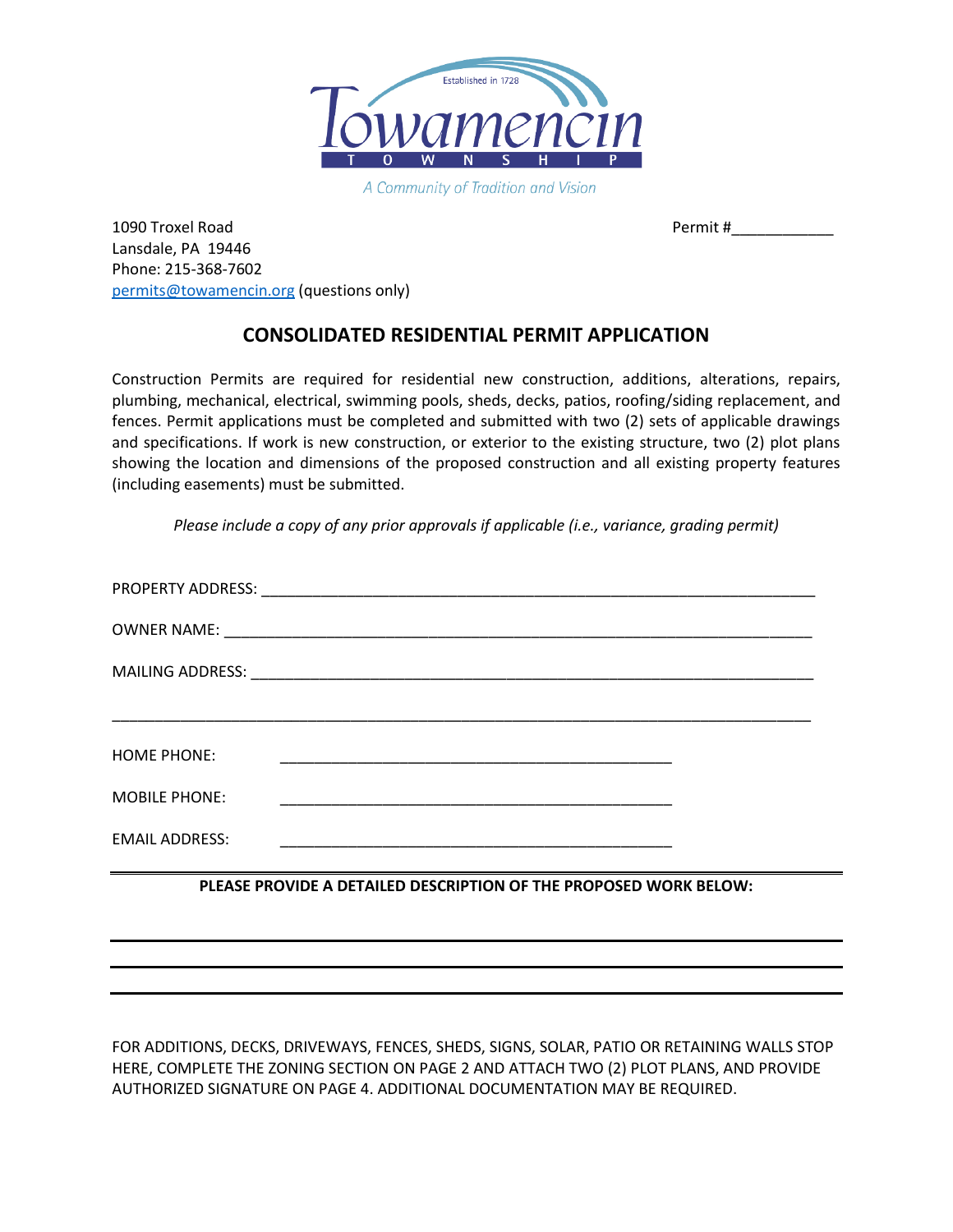**Please provide the following information below**: **Name; Address; Phone**

|                                                                                                               | <b>Email Address</b>                                  | <b>State Registration #</b>               |
|---------------------------------------------------------------------------------------------------------------|-------------------------------------------------------|-------------------------------------------|
|                                                                                                               |                                                       |                                           |
|                                                                                                               |                                                       |                                           |
|                                                                                                               |                                                       | <b>Email Address</b> State Registration # |
|                                                                                                               |                                                       |                                           |
|                                                                                                               | <b>Email Address</b>                                  | <b>State Registration #</b>               |
|                                                                                                               |                                                       |                                           |
|                                                                                                               |                                                       | <b>Email Address</b> State Registration # |
|                                                                                                               |                                                       |                                           |
|                                                                                                               | <b>Email Address</b>                                  | <b>State Registration #</b>               |
|                                                                                                               |                                                       |                                           |
|                                                                                                               |                                                       | <b>Email Address</b>                      |
|                                                                                                               |                                                       |                                           |
|                                                                                                               |                                                       | <b>Email Address</b>                      |
| <b>ZONING</b>                                                                                                 |                                                       | <b>ZONING FEE:</b><br>\$95                |
| Indicate Proposed Work: (check all that apply)                                                                |                                                       |                                           |
| □ Additions<br>$\square$ Shed<br>$\square$ Decks<br>$\Box$ Fence<br>$\Box$ Patio                              | □ Retaining Walls _________ ft. long _______ ft. high |                                           |
| □ Solar (Circle One: Roof or Ground) □ Swimming Pool (In Ground Only. Separate Permit for Above Ground Pools) |                                                       |                                           |
| Provide Description of Work: (i.e. size, height, construction and assembly details, etc.)                     |                                                       |                                           |
|                                                                                                               |                                                       |                                           |
|                                                                                                               |                                                       |                                           |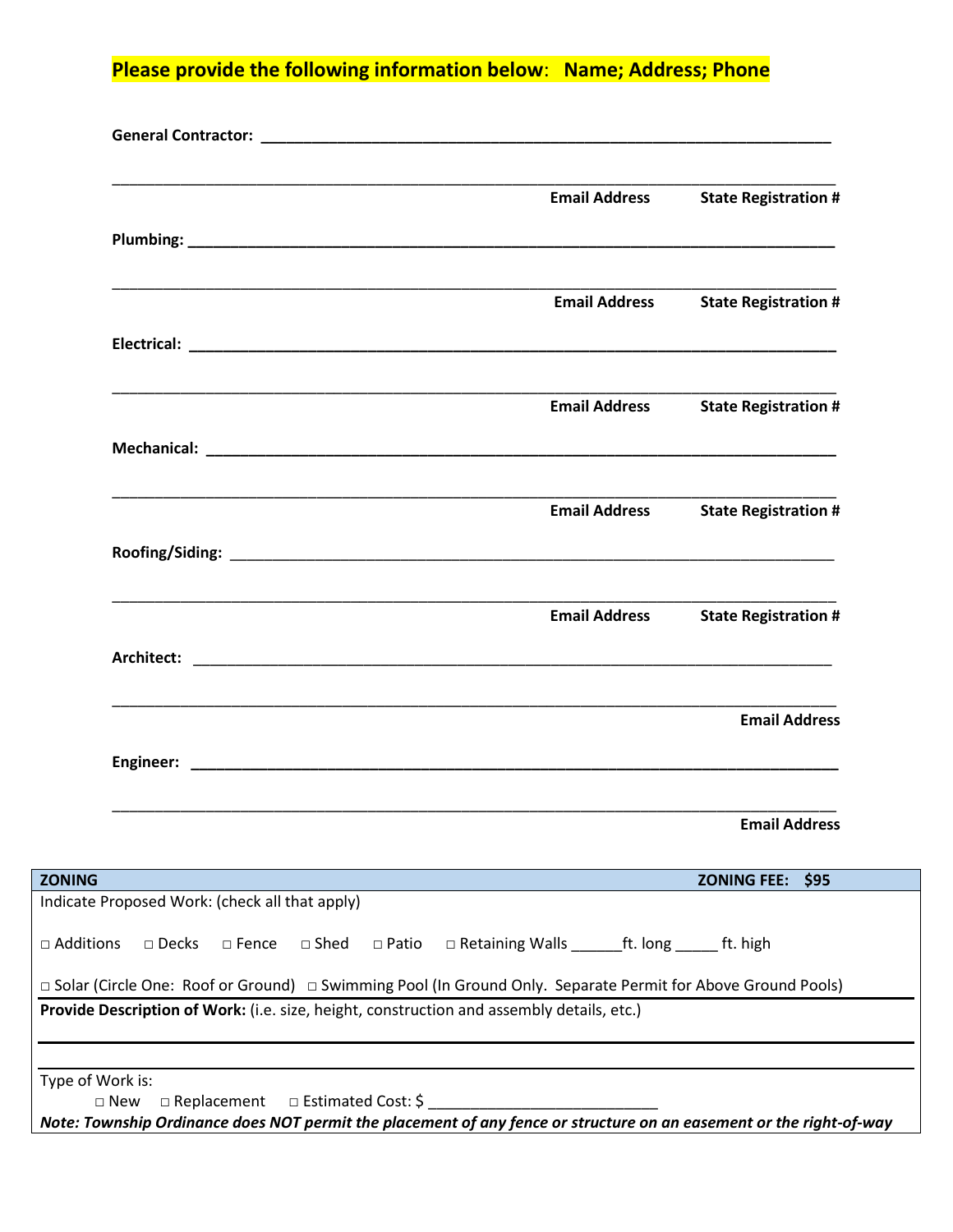| ROOFING / SIDING (REPLACEMENT ONLY)<br>and the state of the state of the state of the state of the state of the state of the state of the state of th | <b>PROJECT COST \$</b> |  |  |
|-------------------------------------------------------------------------------------------------------------------------------------------------------|------------------------|--|--|
| Applicant must submit information relative to the scope of work and materials. A copy of the proposal is acceptable.                                  |                        |  |  |
| WORK IS: $\square$ Roofing $\square$ Siding                                                                                                           |                        |  |  |
|                                                                                                                                                       |                        |  |  |
| Total Number of Rated Wall and/or Floor Separations per Building _______________                                                                      |                        |  |  |
|                                                                                                                                                       |                        |  |  |
|                                                                                                                                                       |                        |  |  |
|                                                                                                                                                       |                        |  |  |
|                                                                                                                                                       |                        |  |  |
| BUILDING Sq. Ft. __________ of work area<br><u> 1989 - Johann Barbara, martxa amerikan personal (</u>                                                 | PROJECT COST \$        |  |  |
| Indicate Proposed Work: (check all that apply)                                                                                                        |                        |  |  |
|                                                                                                                                                       |                        |  |  |
| $\square$ New Construction $\square$ Addition $\square$ Interior Alterations/Renovations                                                              |                        |  |  |
|                                                                                                                                                       |                        |  |  |
| If New Construction Choose Type and Structural Frame:                                                                                                 |                        |  |  |
|                                                                                                                                                       |                        |  |  |
| $\Box$ Single Family Home $\Box$ Twin $\Box$ Townhome $\Box$ Apartments/Condominium                                                                   |                        |  |  |
| $\Box$ Wood $\Box$ Masonry $\Box$ Concrete $\Box$ Steel $\Box$ Other                                                                                  |                        |  |  |
|                                                                                                                                                       |                        |  |  |
| <b>Sewer:</b> $\Box$ Public $\Box$ Septic Tank Water: $\Box$ Public $\Box$ Well                                                                       |                        |  |  |
|                                                                                                                                                       |                        |  |  |
| <b>Type:</b> $\Box$ Deck (over 30" above grade) $\Box$ Deck/Patio with Roof $\Box$ Garage $\Box$ Solar Panels Circle One Roof/Ground                  |                        |  |  |
| □ Pool or Hot Tub □ Pole Barn □ Retaining Wall ______ ft. long _______ ft. high                                                                       |                        |  |  |
| $\Box$ Other                                                                                                                                          |                        |  |  |

| <b>ELECTRICAL</b>                                              |                                                                                              | <b>PROJECT COST \$</b> |  |  |  |  |
|----------------------------------------------------------------|----------------------------------------------------------------------------------------------|------------------------|--|--|--|--|
| WORK IS:                                                       | $\Box$ New Construction $\Box$ Repair or Replace $\Box$ Solar Panels Circle One: Roof/Ground |                        |  |  |  |  |
|                                                                | $\Box$ Generator $\Box$ Other:                                                               |                        |  |  |  |  |
| <b>REQUIRED INSPECTIONS:</b><br>• Rough Wire (before close in) |                                                                                              |                        |  |  |  |  |
| Final                                                          |                                                                                              |                        |  |  |  |  |
| $\bullet$                                                      | Final Inspection on all new services                                                         |                        |  |  |  |  |

| <b>PLUMBING</b><br><b>PROJECT COST \$</b>                                                    |  |  |  |
|----------------------------------------------------------------------------------------------|--|--|--|
| WORK IS: $\Box$ Repair/Replace $\Box$ New Construction $\Box$ Building Sewer                 |  |  |  |
| Bathtubs/Shower # Catch Basin # Dishwasher # Floor Drain #                                   |  |  |  |
| Humidifier # Laundry Tub # ________ Sink # ________ Toilet # ________ Water Heater # _______ |  |  |  |
| Sewage Ejector # Back Flow Preventer # Sump Pump # Softener #                                |  |  |  |
| Washing Machine # Sewer Lateral #                                                            |  |  |  |
| <b>Total Number of Fixtures</b>                                                              |  |  |  |